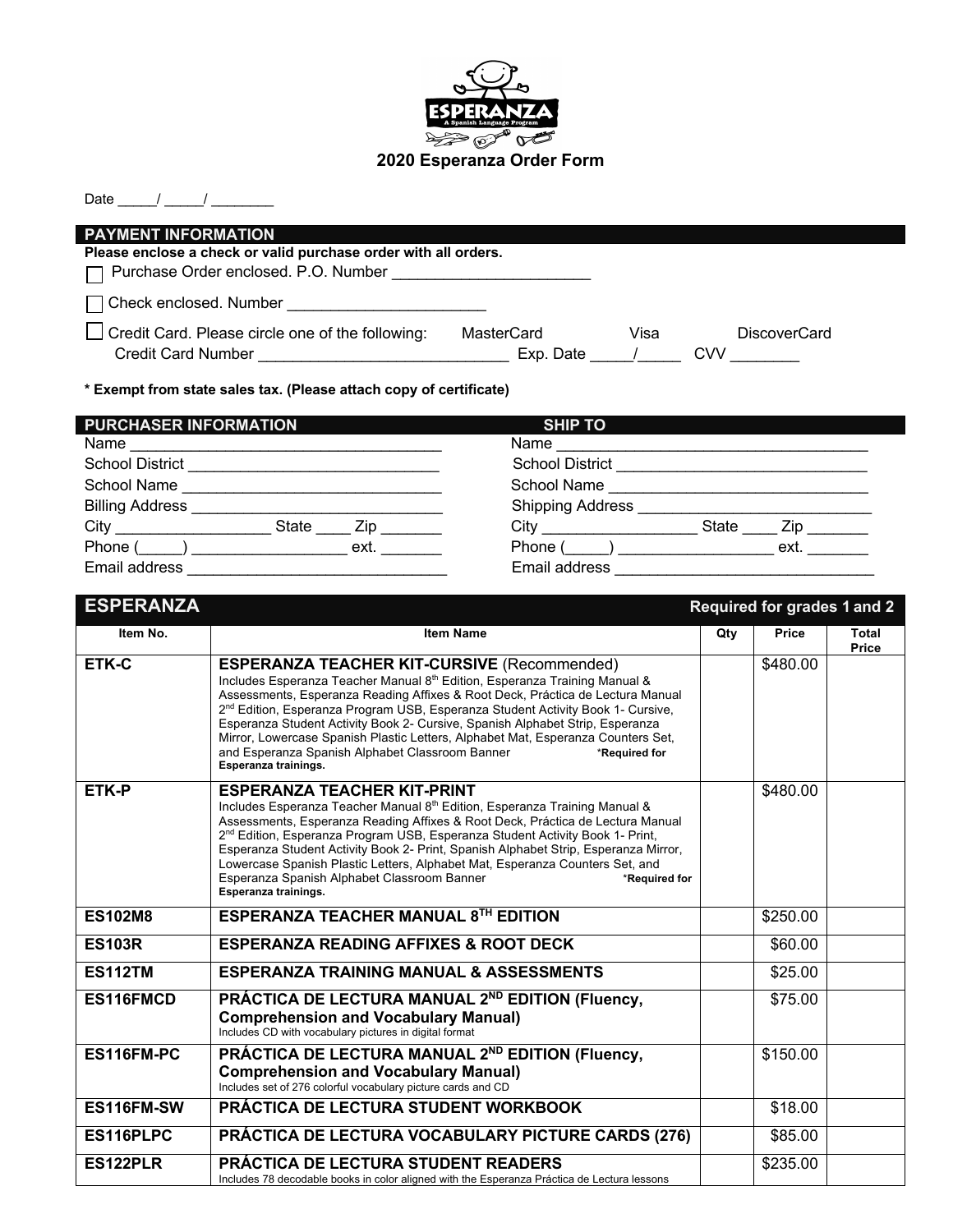| <b>ES124PE</b>    | PRÁCTICA DE ESCRITURA MANUAL                                                                                    | \$60.00  |
|-------------------|-----------------------------------------------------------------------------------------------------------------|----------|
| ES125PESW         | <b>PRÁCTICA DE ESCRITURA STUDENT WORKBOOK</b>                                                                   | \$15.00  |
| <b>ES120CISET</b> | <b>ESPERANZA INTERVENTION SET-CURSIVE</b><br>Includes an Esperanza Teacher Kit and 5 Esperanza Student Sets     | \$700.00 |
| <b>ES120PISET</b> | <b>ESPERANZA INTERVENTION SET-PRINT</b><br>Includes an Esperanza Teacher Kit and 5 Esperanza Student Sets       | \$700.00 |
| ES119SW1C         | <b>ESPERANZA STUDENT ACTIVITY BOOK 1 CURSIVE</b><br>Lesson activities 1-65 with cursive handwriting practices   | \$18.00  |
| ES119SW2C         | <b>ESPERANZA STUDENT ACTIVITY BOOK 2 CURSIVE</b><br>Lesson activities 66-130 with cursive handwriting practices | \$18.00  |
| ES119SW1P         | <b>ESPERANZA STUDENT ACTIVITY BOOK 1 PRINT</b><br>Lesson activities 1-65 with print handwriting practices       | \$18.00  |
| ES119SW2P         | <b>ESPERANZA STUDENT ACTIVITY BOOK 2 PRINT</b><br>Lesson activities 66-130 with print handwriting practices     | \$18.00  |
| <b>ES107U</b>     | PRINT WRITING WORKBOOK (Letras de Molde)                                                                        | \$14.00  |
| <b>ES108V</b>     | <b>CURSIVE WRITING WORKBOOK (Letras Cursivas)</b>                                                               | \$14.00  |
| <b>ES115B</b>     | ESPERANZA CLASSROOM ALPHABET BANNER                                                                             | \$25.00  |
| ES130USB          | <b>ESPERANZA PROGRAM USB</b><br>Esperanza 8th Edition Picture Cards, Práctica de Lectura Picture Cards and IMP  | \$20.00  |

| <b>LENGUAJE Y LECTURA</b> | <b>Required for Pre-K and Kindergarten</b>                                                                                                                                                                                                                                                                                                                                                                                                                  |     |              |                |
|---------------------------|-------------------------------------------------------------------------------------------------------------------------------------------------------------------------------------------------------------------------------------------------------------------------------------------------------------------------------------------------------------------------------------------------------------------------------------------------------------|-----|--------------|----------------|
| Item No.                  | <b>Item Name</b>                                                                                                                                                                                                                                                                                                                                                                                                                                            | Qty | <b>Price</b> | Total<br>Price |
| <b>LLTK</b>               | <b>LENGUAJE Y LECTURA TEACHER KIT</b><br>Includes Lenguaje y Lectura Teacher Manual 4 <sup>th</sup> Edition, Lenguaje y Lectura Reading<br>Deck, Lenguaje y Lectura Training Manual, Lenguaje y Lectura Student Workbook,<br>Spanish Alphabet Strip, Esperanza Mirror, Lowercase Spanish Plastic Letters,<br>Alphabet Mat, Esperanza Counters Set, and Esperanza Spanish Alphabet Classroom<br><b>Banner</b><br>*Required for Lenguaje y Lectura trainings. |     | \$175.00     |                |
| ES110LLM4                 | LENGUAJE Y LECTURA TEACHER MANUAL 4TH EDITION                                                                                                                                                                                                                                                                                                                                                                                                               |     | \$80.00      |                |
| <b>ES111AZ</b>            | <b>LENGUAJE Y LECTURA READING DECK (A-Z Only)</b>                                                                                                                                                                                                                                                                                                                                                                                                           |     | \$30.00      |                |
| <b>ES112TH</b>            | <b>LENGUAJE Y LECTURA TRAINING MANUAL</b>                                                                                                                                                                                                                                                                                                                                                                                                                   |     | \$15.00      |                |
| ES123LLSW                 | LENGUAJE Y LECTURA STUDENT WORKBOOK                                                                                                                                                                                                                                                                                                                                                                                                                         |     | \$18.00      |                |
| <b>LLSK</b>               | <b>LENGUAJE Y LECTURA STUDENT SET</b><br>Includes Lenguaje y Lectura Student workbook, Spanish Alphabet Strip, Esperanza<br>Mirror, Lowercase Spanish Plastic Letters, Alphabet Mat, and Esperanza Counters<br>Set.                                                                                                                                                                                                                                         |     | \$28.00      |                |

| <b>ESPERANZA STUDENT MANIPULATIVES</b> |                                                                                                                                                                                                                                                                       |     |              |                       |
|----------------------------------------|-----------------------------------------------------------------------------------------------------------------------------------------------------------------------------------------------------------------------------------------------------------------------|-----|--------------|-----------------------|
| Item No.                               | <b>Item Name</b>                                                                                                                                                                                                                                                      | Qty | <b>Price</b> | Total<br><b>Price</b> |
| <b>ESK-C</b>                           | <b>ESPERANZA STUDENT SET- CURSIVE</b><br>Includes Esperanza Student Activity Book 1-Cursive, Esperanza Student Activity<br>Book 2- Cursive, Spanish Alphabet Strip, Esperanza Mirror, Lowercase Spanish<br>Plastic Letters, Alphabet Mat, and Esperanza Counters Set. |     | \$45.00      |                       |
| <b>ESK-P</b>                           | <b>ESPERANZA STUDENT SET- PRINT</b><br>Includes Esperanza Student Activity Book 1-Print, Esperanza Student Activity Book 2-<br>Print, Spanish Alphabet Strip, Esperanza Mirror, Lowercase Spanish Plastic Letters,<br>Alphabet Mat, and Esperanza Counters Set.       |     | \$45.00      |                       |
| <b>ES104S</b>                          | <b>SPANISH ALPHABET STRIP</b>                                                                                                                                                                                                                                         |     | \$2.50       |                       |
| <b>ES105T</b>                          | <b>ESPERANZA MIRROR</b>                                                                                                                                                                                                                                               |     | \$2.00       |                       |